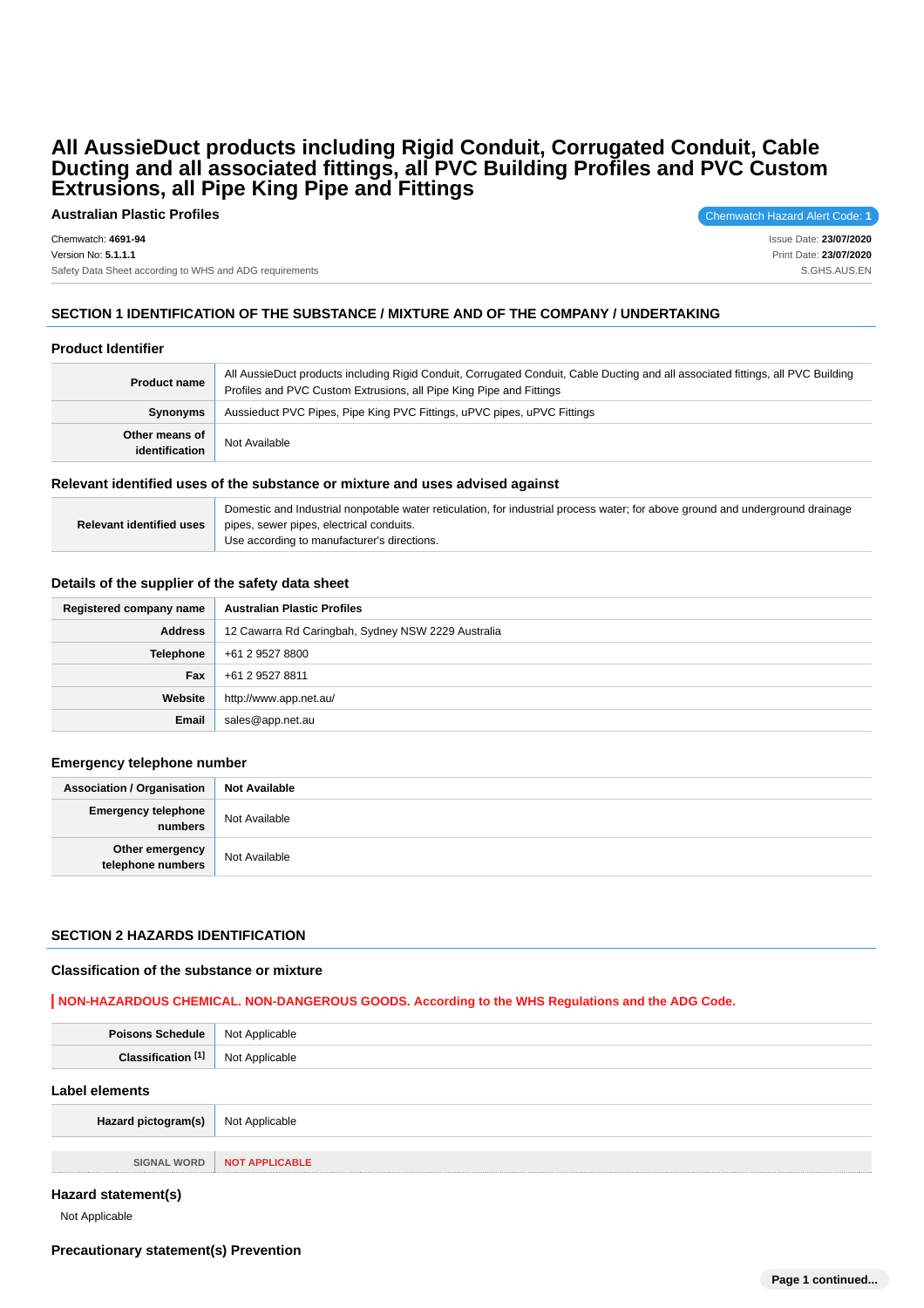Version No: **5.1.1.1**

**All AussieDuct products including Rigid Conduit, Corrugated Conduit, Cable Ducting and all associated fittings, all PVC Building Profiles and PVC Custom Extrusions, all Pipe King Pipe**

#### Not Applicable

### **Precautionary statement(s) Response**

Not Applicable

# **Precautionary statement(s) Storage**

Not Applicable

# **Precautionary statement(s) Disposal**

Not Applicable

# **SECTION 3 COMPOSITION / INFORMATION ON INGREDIENTS**

#### **Substances**

See section below for composition of Mixtures

# **Mixtures**

| <b>CAS No</b> | %[weight] | <b>Name</b>                                             |
|---------------|-----------|---------------------------------------------------------|
| Not Available |           | Solid formed plastic shapes, processed from             |
| 9002-86-2     | 80        | polyvinyl chloride                                      |
| Not Available |           | with nonhazardous pigment, filler immobilised in the    |
| Not Available |           | polymer together with UV stabilisers, heat stabilisers, |
| Not Available |           | lubricants as calcium, zinc soaps                       |

# **SECTION 4 FIRST AID MEASURES**

# **Description of first aid measures**

| <b>Eye Contact</b>  | If this product comes in contact with the eyes:<br>▶ Wash out immediately with fresh running water.<br>Ensure complete irrigation of the eye by keeping eyelids apart and away from eye and moving the eyelids by occasionally<br>lifting the upper and lower lids.<br>▶ Seek medical attention without delay; if pain persists or recurs seek medical attention.<br>► Removal of contact lenses after an eye injury should only be undertaken by skilled personnel.                                                                                                                                                                                                                                                              |
|---------------------|-----------------------------------------------------------------------------------------------------------------------------------------------------------------------------------------------------------------------------------------------------------------------------------------------------------------------------------------------------------------------------------------------------------------------------------------------------------------------------------------------------------------------------------------------------------------------------------------------------------------------------------------------------------------------------------------------------------------------------------|
| <b>Skin Contact</b> | Brush off dust.<br>Seek medical attention if swelling/redness/blistering or irritation occurs.                                                                                                                                                                                                                                                                                                                                                                                                                                                                                                                                                                                                                                    |
| <b>Inhalation</b>   | If dust is inhaled, remove from contaminated area.<br>Encourage patient to blow nose to ensure clear breathing passages.<br>Ask patient to rinse mouth with water but to not drink water.<br>▶ Seek immediate medical attention.<br>or<br>If fumes or combustion products are inhaled remove from contaminated area.<br>Lay patient down. Keep warm and rested.<br>▶ Prostheses such as false teeth, which may block airway, should be removed, where possible, prior to initiating first aid<br>procedures.<br>▶ Apply artificial respiration if not breathing, preferably with a demand valve resuscitator, bag-valve mask device, or pocket<br>mask as trained. Perform CPR if necessary.<br>Transport to hospital, or doctor. |
| Ingestion           | Not considered a normal route of entry.<br>Immediately give a glass of water.<br>First aid is not generally required. If in doubt, contact a Poisons Information Centre or a doctor.                                                                                                                                                                                                                                                                                                                                                                                                                                                                                                                                              |

### **Indication of any immediate medical attention and special treatment needed**

Treat symptomatically.

### **SECTION 5 FIREFIGHTING MEASURES**

### **Extinguishing media**

- Water spray or fog.
- Foam.
- Dry chemical powder.
- **BCF** (where regulations permit).
- Carbon dioxide.

# **Special hazards arising from the substrate or mixture**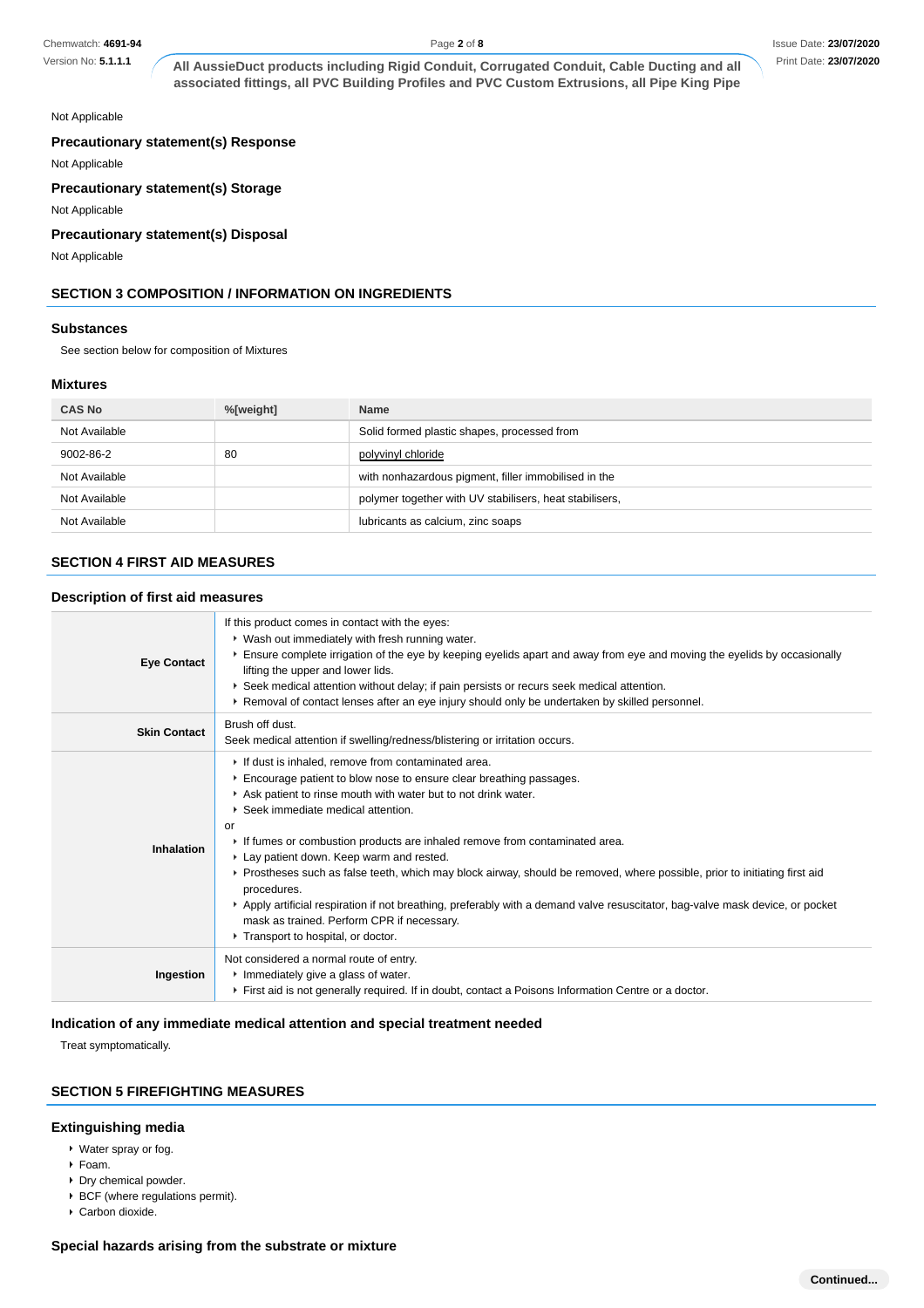Version No: **5.1.1.1**

Page **3** of **8**

**All AussieDuct products including Rigid Conduit, Corrugated Conduit, Cable Ducting and all associated fittings, all PVC Building Profiles and PVC Custom Extrusions, all Pipe King Pipe**

**Fire Incompatibility** Avoid contamination with strong oxidising agents as ignition may result

### **Advice for firefighters**

| <b>AUTIOU IUI IIIUIIUIIUIU</b> |                                                                                                                                                                                                                                                                                                                                                                                                                                                                                                                                                       |
|--------------------------------|-------------------------------------------------------------------------------------------------------------------------------------------------------------------------------------------------------------------------------------------------------------------------------------------------------------------------------------------------------------------------------------------------------------------------------------------------------------------------------------------------------------------------------------------------------|
| <b>Fire Fighting</b>           | Alert Fire Brigade and tell them location and nature of hazard.<br>• Wear breathing apparatus plus protective gloves.<br>▶ Prevent, by any means available, spillage from entering drains or water courses.<br>• Use water delivered as a fine spray to control fire and cool adjacent area.<br>▶ DO NOT approach containers suspected to be hot.<br>► Cool fire exposed containers with water spray from a protected location.<br>If safe to do so, remove containers from path of fire.<br>Equipment should be thoroughly decontaminated after use. |
| <b>Fire/Explosion Hazard</b>   | Does not burn without an external flame.<br>Self-extinguishing, once the source of ignition is removed.<br>NOTE: Burns with intense heat. Produces melting, flowing, burning liquid and dense acrid black smoke.<br>Decomposes on heating and produces toxic fumes of:<br>carbon monoxide (CO)<br>carbon dioxide (CO2)<br>hydrogen chloride                                                                                                                                                                                                           |
| <b>HAZCHEM</b>                 | Not Applicable                                                                                                                                                                                                                                                                                                                                                                                                                                                                                                                                        |

# **SECTION 6 ACCIDENTAL RELEASE MEASURES**

# **Personal precautions, protective equipment and emergency procedures**

See section 8

# **Environmental precautions**

See section 12

#### **Methods and material for containment and cleaning up**

| <b>Minor Spills</b> | • Clean up all spills immediately.<br>▶ Secure load if safe to do so.<br>Bundle/collect recoverable product.<br>▶ Collect remaining material in containers with covers for disposal. |
|---------------------|--------------------------------------------------------------------------------------------------------------------------------------------------------------------------------------|
| <b>Major Spills</b> | Clean up all spills immediately.<br>Secure load if safe to do so.<br>Bundle/collect recoverable product.<br>▶ Collect remaining material in containers with covers for disposal.     |

Personal Protective Equipment advice is contained in Section 8 of the SDS.

# **SECTION 7 HANDLING AND STORAGE**

# **Precautions for safe handling**

| Safe handling            | Avoid generating and breathing dust.<br>Wear protective clothing when risk of exposure occurs.<br>Use in a well-ventilated area<br>When handling, DO NOT eat, drink or smoke.<br>Wash hands with soap and water after handling.<br>Use good occupational work practice. Observe manufacturer's storage and handling recommendations contained within this<br>SDS. |
|--------------------------|-------------------------------------------------------------------------------------------------------------------------------------------------------------------------------------------------------------------------------------------------------------------------------------------------------------------------------------------------------------------|
| <b>Other information</b> | Store flat in load designed racking.                                                                                                                                                                                                                                                                                                                              |

# **Conditions for safe storage, including any incompatibilities**

| Suitable container             | Piping may be strapped in bundles. |
|--------------------------------|------------------------------------|
| <b>Storage incompatibility</b> | Segregate from solvents.           |
|                                |                                    |

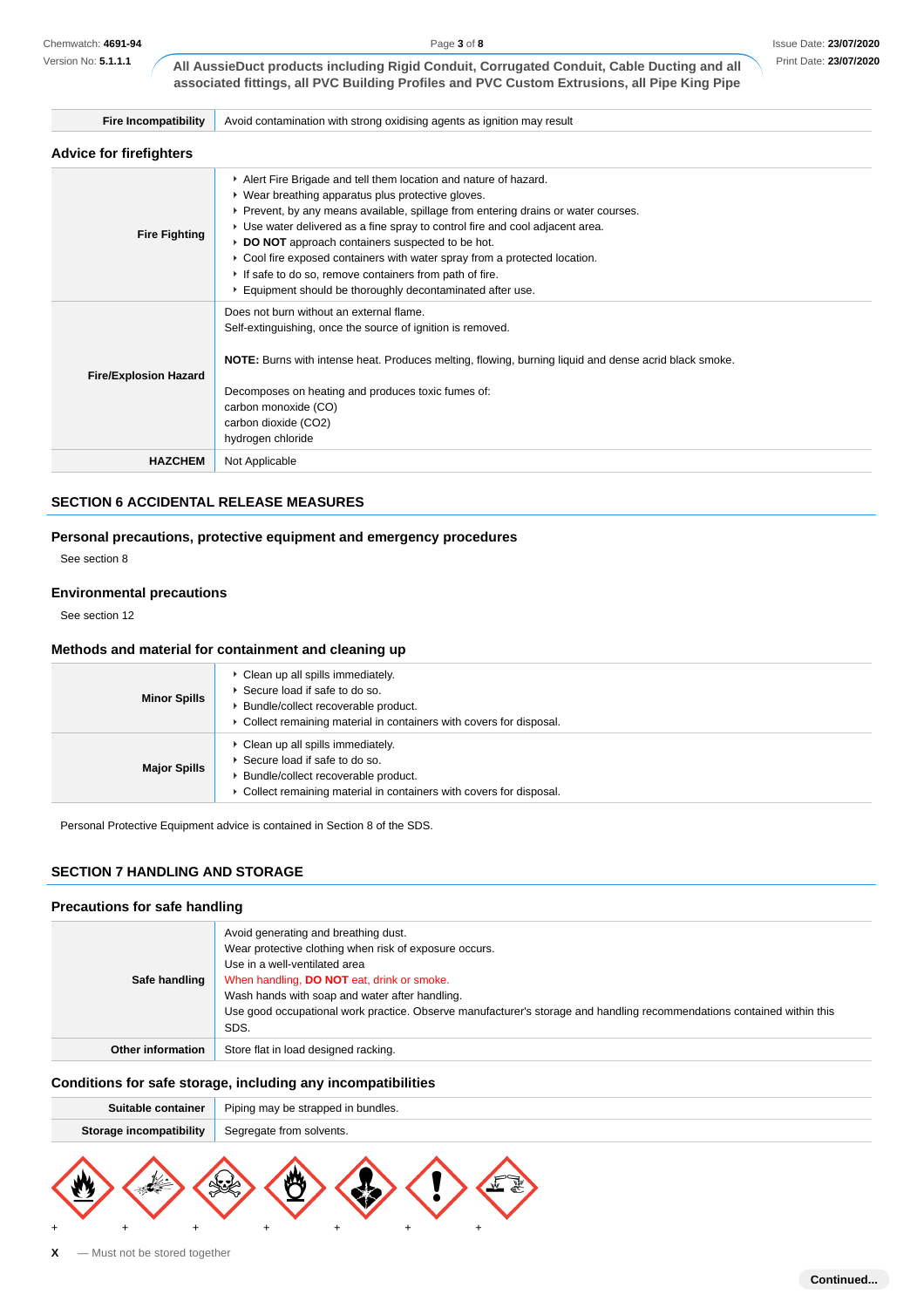# **SECTION 8 EXPOSURE CONTROLS / PERSONAL PROTECTION**

#### **Control parameters**

#### **OCCUPATIONAL EXPOSURE LIMITS (OEL)**

#### **INGREDIENT DATA**

### **EMERGENCY LIMITS**

| Ingredient         | <b>Material name</b> | TEEL-1           | TEEL-2              | TEEL-3    |
|--------------------|----------------------|------------------|---------------------|-----------|
| polyvinyl chloride | Polyvinyl chloride   | $3 \text{ mg/m}$ | 33 mg/m3            | 200 mg/m3 |
|                    |                      |                  |                     |           |
| Ingredient         | <b>Original IDLH</b> |                  | <b>Revised IDLH</b> |           |
| polyvinyl chloride | Not Available        |                  | Not Available       |           |

#### **OCCUPATIONAL EXPOSURE BANDING**

| Ingredient         | <b>Occupational Exposure Band Rating</b>                                                                                                                                                                                                                                                                                                                                 | <b>Occupational Exposure Band Limit</b> |
|--------------------|--------------------------------------------------------------------------------------------------------------------------------------------------------------------------------------------------------------------------------------------------------------------------------------------------------------------------------------------------------------------------|-----------------------------------------|
| polyvinyl chloride |                                                                                                                                                                                                                                                                                                                                                                          | $\leq$ 0.01 mg/m <sup>3</sup>           |
| Notes:             | Occupational exposure banding is a process of assigning chemicals into specific categories or bands based on a chemical's<br>potency and the adverse health outcomes associated with exposure. The output of this process is an occupational exposure<br>band (OEB), which corresponds to a range of exposure concentrations that are expected to protect worker health. |                                         |

### **Exposure controls**

| Chemwatch: 4691-94                        |                                                                                                                                                                                                                                                                                                                                                                          | Page 4 of 8                                       |                                         | Issue Date: 23/07/202 |
|-------------------------------------------|--------------------------------------------------------------------------------------------------------------------------------------------------------------------------------------------------------------------------------------------------------------------------------------------------------------------------------------------------------------------------|---------------------------------------------------|-----------------------------------------|-----------------------|
| Version No: 5.1.1.1                       | All AussieDuct products including Rigid Conduit, Corrugated Conduit, Cable Ducting and all<br>associated fittings, all PVC Building Profiles and PVC Custom Extrusions, all Pipe King Pipe                                                                                                                                                                               |                                                   |                                         | Print Date: 23/07/202 |
| 0<br>- May be stored together             | - May be stored together with specific preventions                                                                                                                                                                                                                                                                                                                       |                                                   |                                         |                       |
|                                           | <b>SECTION 8 EXPOSURE CONTROLS / PERSONAL PROTECTION</b>                                                                                                                                                                                                                                                                                                                 |                                                   |                                         |                       |
| <b>Control parameters</b>                 |                                                                                                                                                                                                                                                                                                                                                                          |                                                   |                                         |                       |
| <b>OCCUPATIONAL EXPOSURE LIMITS (OEL)</b> |                                                                                                                                                                                                                                                                                                                                                                          |                                                   |                                         |                       |
| <b>INGREDIENT DATA</b><br>Not Available   |                                                                                                                                                                                                                                                                                                                                                                          |                                                   |                                         |                       |
| <b>EMERGENCY LIMITS</b>                   |                                                                                                                                                                                                                                                                                                                                                                          |                                                   |                                         |                       |
| Ingredient                                | <b>Material name</b>                                                                                                                                                                                                                                                                                                                                                     | TEEL-1<br>TEEL-2                                  | TEEL-3                                  |                       |
| polyvinyl chloride                        | Polyvinyl chloride                                                                                                                                                                                                                                                                                                                                                       | $3$ mg/m $3$                                      | 33 mg/m3<br>200 mg/m3                   |                       |
| Ingredient                                | <b>Original IDLH</b>                                                                                                                                                                                                                                                                                                                                                     | <b>Revised IDLH</b>                               |                                         |                       |
| polyvinyl chloride                        | Not Available                                                                                                                                                                                                                                                                                                                                                            | Not Available                                     |                                         |                       |
|                                           |                                                                                                                                                                                                                                                                                                                                                                          |                                                   |                                         |                       |
| <b>OCCUPATIONAL EXPOSURE BANDING</b>      |                                                                                                                                                                                                                                                                                                                                                                          |                                                   |                                         |                       |
| Ingredient<br>polyvinyl chloride          | <b>Occupational Exposure Band Rating</b><br>Е                                                                                                                                                                                                                                                                                                                            | $\leq$ 0.01 mg/m <sup>3</sup>                     | <b>Occupational Exposure Band Limit</b> |                       |
| Notes:                                    | Occupational exposure banding is a process of assigning chemicals into specific categories or bands based on a chemical's<br>potency and the adverse health outcomes associated with exposure. The output of this process is an occupational exposure<br>band (OEB), which corresponds to a range of exposure concentrations that are expected to protect worker health. |                                                   |                                         |                       |
| <b>Exposure controls</b>                  |                                                                                                                                                                                                                                                                                                                                                                          |                                                   |                                         |                       |
| Appropriate engineering<br>controls       | Use in a well-ventilated area<br>Avoid breathing generated dust when cutting, finishing. If risk of dust inhalation exists wear dust mask/respirator.                                                                                                                                                                                                                    |                                                   |                                         |                       |
| <b>Personal protection</b>                |                                                                                                                                                                                                                                                                                                                                                                          |                                                   |                                         |                       |
| Eye and face protection                   | ▶ Safety glasses with side shields                                                                                                                                                                                                                                                                                                                                       |                                                   |                                         |                       |
| <b>Skin protection</b>                    | See Hand protection below                                                                                                                                                                                                                                                                                                                                                |                                                   |                                         |                       |
| Hands/feet protection                     | ▶ Barrier cream<br>and<br>Cotton gloves<br>or<br>▶ Protective gloves eg. Leather gloves or gloves with Leather facing<br>▶ Safety footwear                                                                                                                                                                                                                               |                                                   |                                         |                       |
| <b>Body protection</b>                    | See Other protection below                                                                                                                                                                                                                                                                                                                                               |                                                   |                                         |                       |
| Other protection                          | • Overalls.<br>▶ Eyewash unit.                                                                                                                                                                                                                                                                                                                                           |                                                   |                                         |                       |
|                                           | <b>SECTION 9 PHYSICAL AND CHEMICAL PROPERTIES</b>                                                                                                                                                                                                                                                                                                                        |                                                   |                                         |                       |
|                                           | Information on basic physical and chemical properties                                                                                                                                                                                                                                                                                                                    |                                                   |                                         |                       |
| Appearance                                | Moulded PVC plastic shapes, extruded pipes and injection moulded pipe fittings. No odour. Available for non pressure<br>applications, in diameters from DN16 mm to DN225 mm. Dissolved by some strong organic solvents i.e. tetrahydrofuran and<br>MEK.                                                                                                                  |                                                   |                                         |                       |
| <b>Physical state</b>                     | Manufactured                                                                                                                                                                                                                                                                                                                                                             | Relative density (Water =                         | $1.4 - 1.6$<br>1)                       |                       |
| Odour                                     | Not Available                                                                                                                                                                                                                                                                                                                                                            | <b>Partition coefficient</b><br>n-octanol / water | Not Available                           |                       |
| <b>Odour threshold</b>                    | Not Available                                                                                                                                                                                                                                                                                                                                                            | Auto-ignition temperature                         | Not Applicable<br>$(^{\circ}C)$         |                       |
| pH (as supplied)                          | Not Applicable                                                                                                                                                                                                                                                                                                                                                           | Decomposition                                     | 160                                     |                       |

### **SECTION 9 PHYSICAL AND CHEMICAL PROPERTIES**

# **Information on basic physical and chemical properties**

| Appearance            | Moulded PVC plastic shapes, extruded pipes and injection moulded pipe fittings. No odour. Available for non pressure<br>applications, in diameters from DN16 mm to DN225 mm. Dissolved by some strong organic solvents i.e. tetrahydrofuran and<br>MEK. |                                                   |                |
|-----------------------|---------------------------------------------------------------------------------------------------------------------------------------------------------------------------------------------------------------------------------------------------------|---------------------------------------------------|----------------|
| <b>Physical state</b> | Manufactured                                                                                                                                                                                                                                            | Relative density (Water =<br>1)                   | $1.4 - 1.6$    |
| Odour                 | Not Available                                                                                                                                                                                                                                           | <b>Partition coefficient</b><br>n-octanol / water | Not Available  |
| Odour threshold       | Not Available                                                                                                                                                                                                                                           | <b>Auto-ignition temperature</b><br>(°C)          | Not Applicable |
| pH (as supplied)      | Not Applicable                                                                                                                                                                                                                                          | <b>Decomposition</b><br>temperature               | 160            |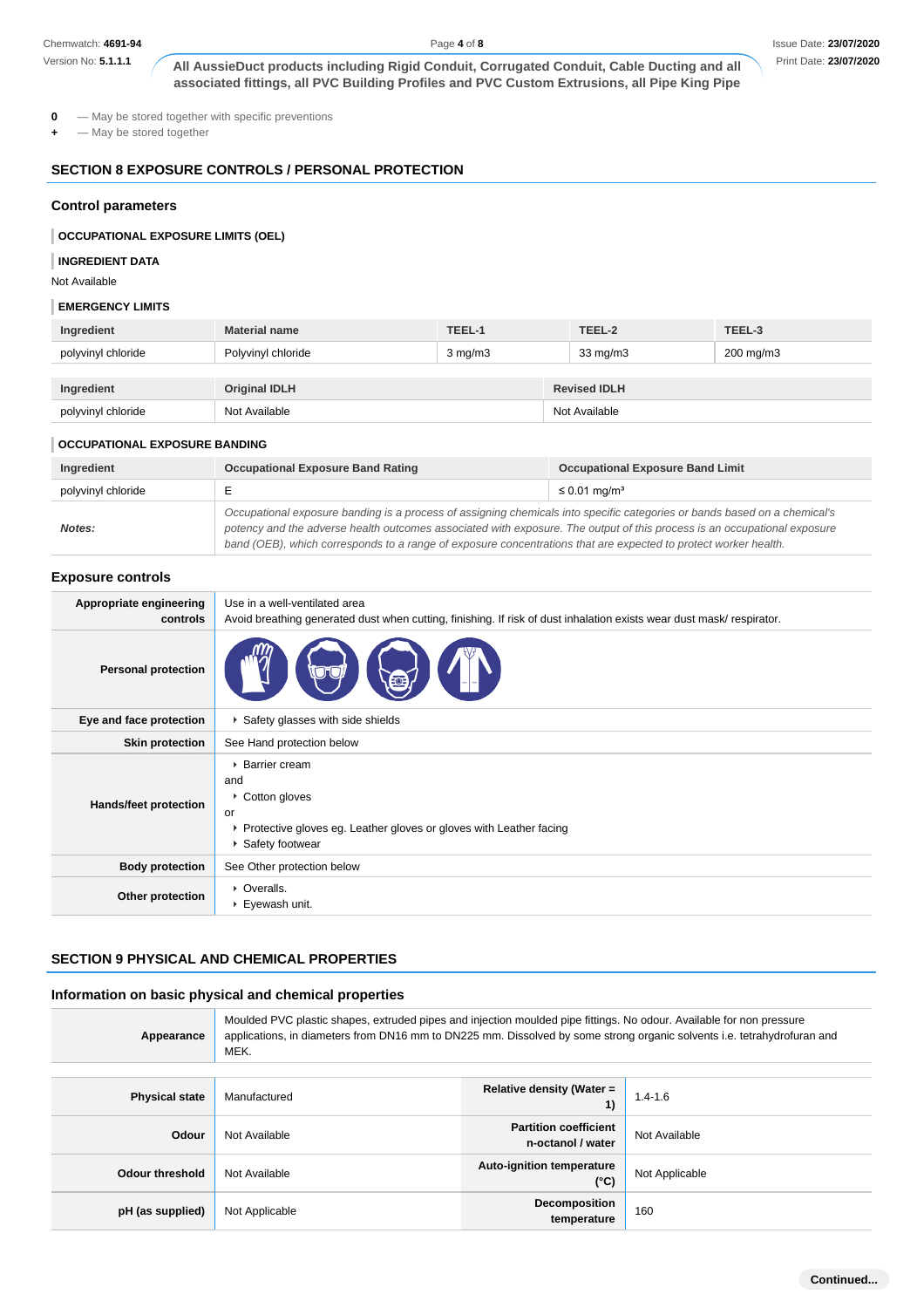| Melting point / freezing<br>point $(^{\circ}C)$ | 80 Softens     | Viscosity (cSt)                            | Not Applicable |
|-------------------------------------------------|----------------|--------------------------------------------|----------------|
| Initial boiling point and<br>boiling range (°C) | Not Applicable | Molecular weight (g/mol)                   | Not Applicable |
| Flash point $(°C)$                              | > 350          | <b>Taste</b>                               | Not Available  |
| <b>Evaporation rate</b>                         | Not Applicable | <b>Explosive properties</b>                | Not Available  |
| Flammability                                    | Not Applicable | <b>Oxidising properties</b>                | Not Available  |
| Upper Explosive Limit (%)                       | Not Applicable | <b>Surface Tension (dyn/cm</b><br>or mN/m) | Not Applicable |
| Lower Explosive Limit (%)                       | Not Applicable | <b>Volatile Component (%vol)</b>           | Nil @ 38 C.    |
| Vapour pressure (kPa)                           | Not Applicable | Gas group                                  | Not Available  |
| Solubility in water                             | Not Applicable | pH as a solution (1%)                      | Not Applicable |
| Vapour density $(Air = 1)$                      | Not Applicable | VOC g/L                                    | Not Available  |

# **SECTION 10 STABILITY AND REACTIVITY**

| Reactivity                                 | See section 7                                                                                                                        |
|--------------------------------------------|--------------------------------------------------------------------------------------------------------------------------------------|
| <b>Chemical stability</b>                  | • Unstable in the presence of incompatible materials.<br>▶ Product is considered stable.<br>Hazardous polymerisation will not occur. |
| Possibility of hazardous<br>reactions      | See section 7                                                                                                                        |
| <b>Conditions to avoid</b>                 | See section 7                                                                                                                        |
| Incompatible materials                     | See section 7                                                                                                                        |
| <b>Hazardous decomposition</b><br>products | See section 5                                                                                                                        |

# **SECTION 11 TOXICOLOGICAL INFORMATION**

### **Information on toxicological effects**

| <b>Inhaled</b>                                                                                                                                             | Jointing operations involve primers and adhesives containing volatile solvents, which requires their use in a well ventilated area.<br>► Hazard relates to dust released by sawing, cutting, sanding, trimming or other finishing operations.<br>Generated dust may be highly discomforting |                                                                                                                     |  |
|------------------------------------------------------------------------------------------------------------------------------------------------------------|---------------------------------------------------------------------------------------------------------------------------------------------------------------------------------------------------------------------------------------------------------------------------------------------|---------------------------------------------------------------------------------------------------------------------|--|
| Ingestion                                                                                                                                                  | Not normally a hazard due to the physical form of product. The material is a physical irritant to the gastro-intestinal tract                                                                                                                                                               |                                                                                                                     |  |
| <b>Skin Contact</b>                                                                                                                                        | Not normally a hazard due to physical form of product.<br>Generated dust may be discomforting                                                                                                                                                                                               |                                                                                                                     |  |
| Eye                                                                                                                                                        | Not normally a hazard due to physical form of product.<br>Generated dust may be discomforting                                                                                                                                                                                               |                                                                                                                     |  |
| <b>Chronic</b>                                                                                                                                             | Long-term exposure to the product is not thought to produce chronic effects adverse to the health (as classified by EC Directives<br>using animal models); nevertheless exposure by all routes should be minimised as a matter of course.                                                   |                                                                                                                     |  |
| <b>All AussieDuct products</b><br>including Rigid Conduit,<br><b>Corrugated Conduit, Cable</b>                                                             |                                                                                                                                                                                                                                                                                             |                                                                                                                     |  |
| Ducting and all associated<br>fittings, all PVC Building<br><b>Profiles and PVC Custom</b><br><b>Extrusions, all Pipe King</b><br><b>Pipe and Fittings</b> | <b>TOXICITY</b><br>Not Available                                                                                                                                                                                                                                                            | <b>IRRITATION</b><br>Not Available                                                                                  |  |
| polyvinyl chloride                                                                                                                                         | <b>TOXICITY</b><br>Not Available                                                                                                                                                                                                                                                            | <b>IRRITATION</b><br>Not Available                                                                                  |  |
| $I$ connd:                                                                                                                                                 |                                                                                                                                                                                                                                                                                             | 1 Value obtained from Europe FCHA Pogistared Substances - Acute toxicity 2 * Value obtained from manufacturer's SDS |  |

**Legend:** 1. Value obtained from Europe ECHA Registered Substances - Acute toxicity 2.\* Value obtained from manufacturer's SDS. Unless otherwise specified data extracted from RTECS - Register of Toxic Effect of chemical Substances

**POLYVINYL CHLORIDE**

Asthma-like symptoms may continue for months or even years after exposure to the material ends. This may be due to a non-allergic condition known as reactive airways dysfunction syndrome (RADS) which can occur after exposure to high levels of highly irritating compound. Main criteria for diagnosing RADS include the absence of previous airways disease in a non-atopic individual, with sudden onset of persistent asthma-like symptoms within minutes to hours of a documented exposure to the irritant. Other criteria for diagnosis of RADS include a reversible airflow pattern on lung function tests, moderate to severe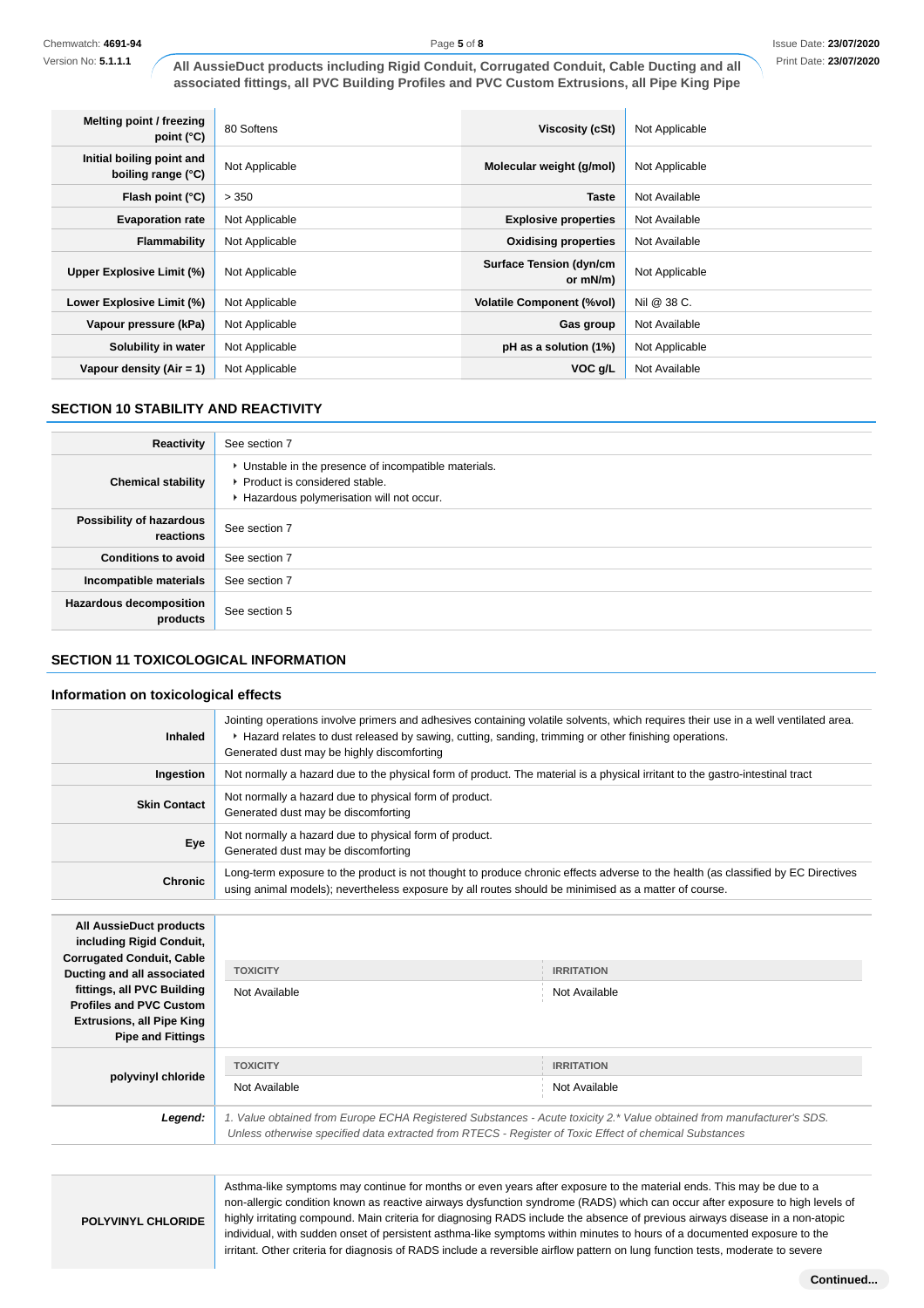Chemwatch: **4691-94**

Version No: **5.1.1.1**

|  | Print Date: 23/07/2020 |  |
|--|------------------------|--|
|  |                        |  |

| All AussieDuct products including Rigid Conduit, Corrugated Conduit, Cable Ducting and all   |
|----------------------------------------------------------------------------------------------|
| associated fittings, all PVC Building Profiles and PVC Custom Extrusions, all Pipe King Pipe |

bronchial hyperreactivity on methacholine challenge testing, and the lack of minimal lymphocytic inflammation, without eosinophilia. RADS (or asthma) following an irritating inhalation is an infrequent disorder with rates related to the concentration of and duration of exposure to the irritating substance. On the other hand, industrial bronchitis is a disorder that occurs as a result of exposure due to high concentrations of irritating substance (often particles) and is completely reversible after exposure ceases. The disorder is characterized by difficulty breathing, cough and mucus production. No significant acute toxicological data identified in literature search. The substance is classified by IARC as Group 3: **NOT** classifiable as to its carcinogenicity to humans. Evidence of carcinogenicity may be inadequate or limited in animal testing.

 $\blacktriangleright$  – Data available to make classification

Acute Toxicity **X** Carcinogenicity  $\boldsymbol{\mathsf{x}}$ **Skin Irritation/Corrosion X Reproductivity**  $\boldsymbol{\mathsf{x}}$ **Serious Eye Damage/Irritation X COT** - Single Exposure  $\boldsymbol{\mathsf{x}}$ **Respiratory or Skin STOT - Repeated Exposure**<br> **STOT - Repeated Exposure** × **Mutagenicity X Aspiration Hazard**  $\boldsymbol{\mathsf{x}}$ Legend:  $\mathsf{X}$  - Data either not available or does not fill the criteria for classification

# **SECTION 12 ECOLOGICAL INFORMATION**

### **Toxicity**

| All AussieDuct products<br>including Rigid Conduit,                                        |                  |                                                                                                                                                                                                                                                                                                                                                                                     |                               |                  |                  |
|--------------------------------------------------------------------------------------------|------------------|-------------------------------------------------------------------------------------------------------------------------------------------------------------------------------------------------------------------------------------------------------------------------------------------------------------------------------------------------------------------------------------|-------------------------------|------------------|------------------|
| <b>Corrugated Conduit, Cable</b>                                                           | <b>ENDPOINT</b>  | <b>TEST DURATION (HR)</b>                                                                                                                                                                                                                                                                                                                                                           | <b>SPECIES</b>                | <b>VALUE</b>     | <b>SOURCE</b>    |
| Ducting and all associated<br>fittings, all PVC Building<br><b>Profiles and PVC Custom</b> | Not<br>Available | Not Available                                                                                                                                                                                                                                                                                                                                                                       | Not Available                 | Not<br>Available | Not<br>Available |
| <b>Extrusions, all Pipe King</b>                                                           |                  |                                                                                                                                                                                                                                                                                                                                                                                     |                               |                  |                  |
| <b>Pipe and Fittings</b>                                                                   |                  |                                                                                                                                                                                                                                                                                                                                                                                     |                               |                  |                  |
|                                                                                            | <b>ENDPOINT</b>  | <b>TEST DURATION (HR)</b>                                                                                                                                                                                                                                                                                                                                                           | <b>SPECIES</b>                | <b>VALUE</b>     | <b>SOURCE</b>    |
| polyvinyl chloride                                                                         | LC50             | 96                                                                                                                                                                                                                                                                                                                                                                                  | Fish                          | 2.315mg/L        | 3                |
|                                                                                            | EC50             | 96                                                                                                                                                                                                                                                                                                                                                                                  | Algae or other aguatic plants | 25.141mg/L       | 3                |
| Legend:                                                                                    | Vendor Data      | Extracted from 1. IUCLID Toxicity Data 2. Europe ECHA Registered Substances - Ecotoxicological Information - Aquatic Toxicity<br>3. EPIWIN Suite V3.12 (QSAR) - Aquatic Toxicity Data (Estimated) 4. US EPA, Ecotox database - Aquatic Toxicity Data 5.<br>ECETOC Aquatic Hazard Assessment Data 6. NITE (Japan) - Bioconcentration Data 7. METI (Japan) - Bioconcentration Data 8. |                               |                  |                  |

Harmless to the environment.

#### **Persistence and degradability**

| Ingredient         | Persistence: Water/Soil | Persistence: Air |
|--------------------|-------------------------|------------------|
| polyvinyl chloride | LOW<br>____             | LOW<br>____      |

### **Bioaccumulative potential**

| Ingredient         | <b>Bioaccumulation</b>   |
|--------------------|--------------------------|
| polyvinyl chloride | LOW (LogKOW = $1.6233$ ) |

### **Mobility in soil**

| Ingredient                           | <b>Mobility</b>                             |
|--------------------------------------|---------------------------------------------|
| nolyvinyl chloride<br><br>polyvilly: | $OW (KOC = 23.74)$<br>، ن ے<br>$ -$<br>____ |

### **SECTION 13 DISPOSAL CONSIDERATIONS**

#### **Waste treatment methods**

**Product / Packaging disposal**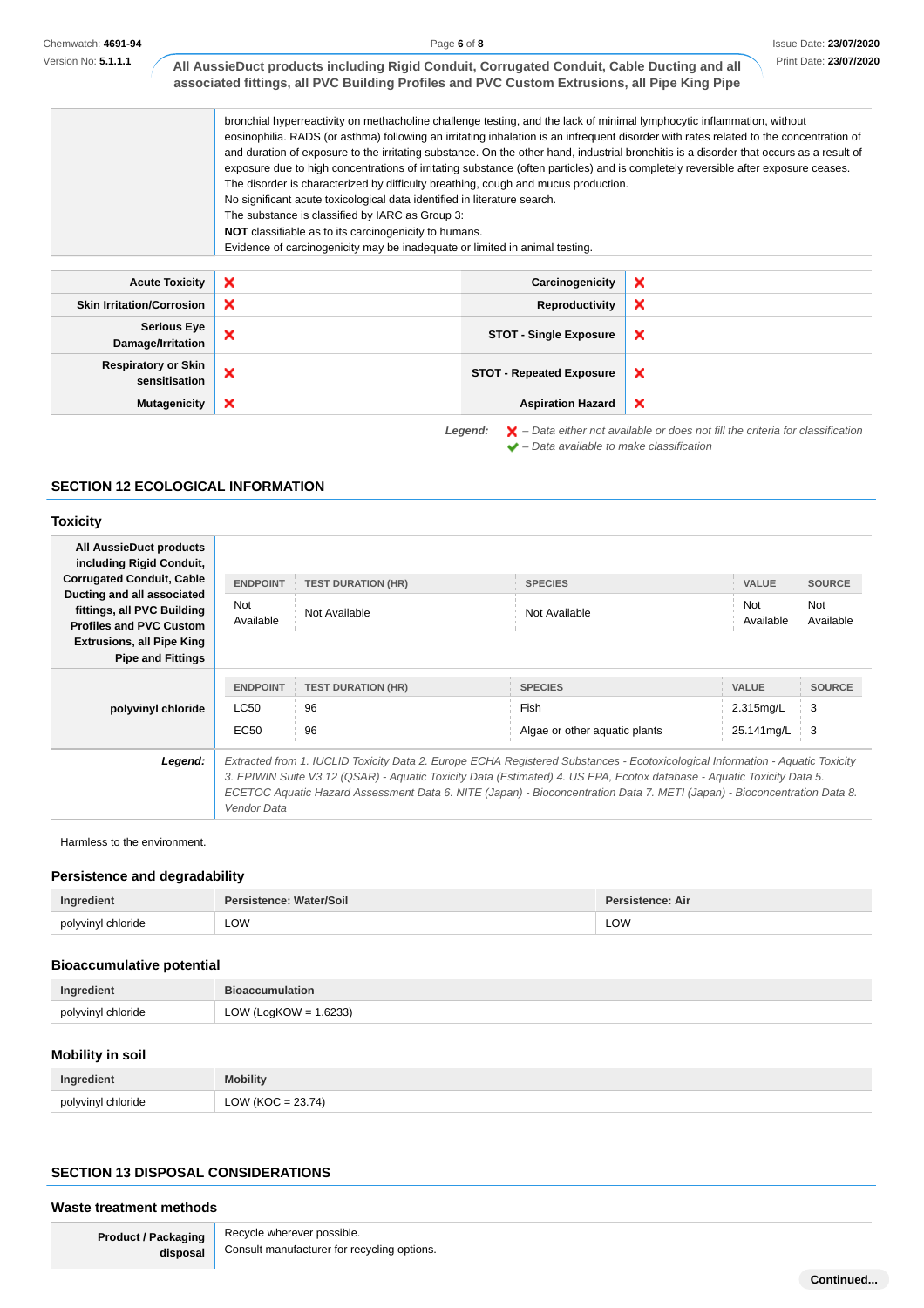Bury residue in an authorised landfill.

# **SECTION 14 TRANSPORT INFORMATION**

### **Labels Required**

| Marino    | <b>NO</b>                                  |
|-----------|--------------------------------------------|
| _________ | <b>NO</b><br>ahle<br>,,,,<br>$\sim$ $\sim$ |

# **Land transport (ADG): NOT REGULATED FOR TRANSPORT OF DANGEROUS GOODS**

**Air transport (ICAO-IATA / DGR): NOT REGULATED FOR TRANSPORT OF DANGEROUS GOODS**

**Sea transport (IMDG-Code / GGVSee): NOT REGULATED FOR TRANSPORT OF DANGEROUS GOODS**

# **Transport in bulk according to Annex II of MARPOL and the IBC code**

Not Applicable

# **SECTION 15 REGULATORY INFORMATION**

#### **Safety, health and environmental regulations / legislation specific for the substance or mixture**

#### **POLYVINYL CHLORIDE IS FOUND ON THE FOLLOWING REGULATORY LISTS**

Australia Inventory of Chemical Substances (AICS) **International Agency for Research on Cancer (IARC)** - Agents Classified by the IARC Monographs

### **ECHA SUMMARY**

| Ingredient                                  | <b>CAS number</b>                        |               | <b>Index No</b>                       |               | <b>ECHA Dossier</b>             |  |
|---------------------------------------------|------------------------------------------|---------------|---------------------------------------|---------------|---------------------------------|--|
| polyvinyl chloride                          | 9002-86-2                                | Not Available |                                       | Not Available |                                 |  |
|                                             |                                          |               |                                       |               |                                 |  |
| <b>Harmonisation (C&amp;L</b><br>Inventory) | <b>Hazard Class and Category Code(s)</b> |               | <b>Pictograms Signal Word Code(s)</b> |               | <b>Hazard Statement Code(s)</b> |  |
|                                             | Not Classified                           |               | Not Available                         |               | Not Available                   |  |

Harmonisation Code 1 = The most prevalent classification. Harmonisation Code 2 = The most severe classification.

#### **National Inventory Status**

| <b>National Inventory</b>               | <b>Status</b>                                                                                                                                                                                               |
|-----------------------------------------|-------------------------------------------------------------------------------------------------------------------------------------------------------------------------------------------------------------|
| Australia - AICS                        | Yes                                                                                                                                                                                                         |
| Canada - DSL                            | Yes                                                                                                                                                                                                         |
| Canada - NDSL                           | No (polyvinyl chloride)                                                                                                                                                                                     |
| China - IECSC                           | Yes                                                                                                                                                                                                         |
| Europe - EINEC / ELINCS /<br><b>NLP</b> | No (polyvinyl chloride)                                                                                                                                                                                     |
| Japan - ENCS                            | Yes                                                                                                                                                                                                         |
| Korea - KECI                            | Yes                                                                                                                                                                                                         |
| New Zealand - NZIoC                     | Yes                                                                                                                                                                                                         |
| Philippines - PICCS                     | Yes                                                                                                                                                                                                         |
| USA - TSCA                              | Yes                                                                                                                                                                                                         |
| Taiwan - TCSI                           | Yes                                                                                                                                                                                                         |
| Mexico - INSQ                           | Yes                                                                                                                                                                                                         |
| Vietnam - NCI                           | Yes                                                                                                                                                                                                         |
| Russia - ARIPS                          | Yes                                                                                                                                                                                                         |
| Legend:                                 | Yes = All CAS declared ingredients are on the inventory<br>No = One or more of the CAS listed ingredients are not on the inventory and are not exempt from listing(see specific ingredients<br>in brackets) |

### **SECTION 16 OTHER INFORMATION**

**Revision Date** 23/07/2020